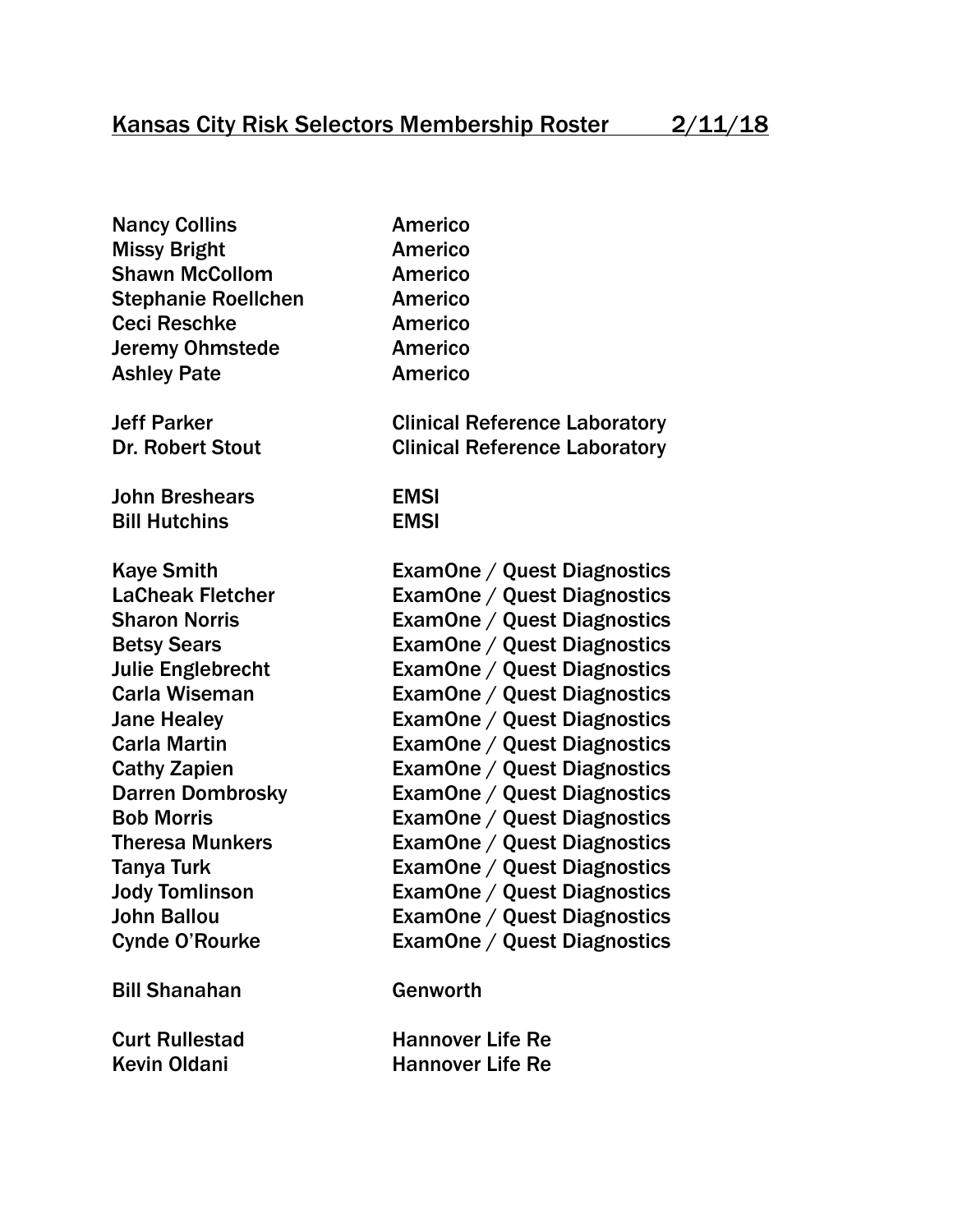| <b>Patti Coffelt</b>                                                                                                                                                          | <b>Heritage Labs</b>                                                                                                                                                                      |
|-------------------------------------------------------------------------------------------------------------------------------------------------------------------------------|-------------------------------------------------------------------------------------------------------------------------------------------------------------------------------------------|
| <b>Rachel Wright</b>                                                                                                                                                          | <b>Heritage Labs</b>                                                                                                                                                                      |
| <b>Debra McMullen</b>                                                                                                                                                         | <b>Heritage Labs</b>                                                                                                                                                                      |
| Dr. Gurmukh Singh                                                                                                                                                             | <b>Heritage Labs</b>                                                                                                                                                                      |
| <b>Tom Lambertz</b>                                                                                                                                                           | <b>Heritage Labs</b>                                                                                                                                                                      |
| <b>Kip Whitefield</b>                                                                                                                                                         | <b>Heritage Labs</b>                                                                                                                                                                      |
| <b>Dan Steinle</b>                                                                                                                                                            | <b>Insurance Designers</b>                                                                                                                                                                |
| <b>Nancy Hasse</b><br><b>Randy Hays</b><br><b>Steve Brown</b><br><b>Todd Taylor</b><br><b>Mike Augustine</b><br><b>Steve Ropp</b><br><b>Chris Stark</b><br><b>Nick Armour</b> | <b>Kansas City Life</b><br><b>Kansas City Life</b><br><b>Kansas City Life</b><br><b>Kansas City Life</b><br><b>Kansas City Life</b><br><b>Kansas City Life</b><br><b>Kansas City Life</b> |
| <b>Reva Hull</b>                                                                                                                                                              | Legal and General/Banner                                                                                                                                                                  |
| <b>Joni Stout</b>                                                                                                                                                             | <b>Legal and General/Banner</b>                                                                                                                                                           |
| <b>David Aronson</b>                                                                                                                                                          | <b>MIB</b>                                                                                                                                                                                |
| <b>Georgetta Bolleter</b>                                                                                                                                                     | <b>MIB</b>                                                                                                                                                                                |
| <b>Whitney Barnes</b>                                                                                                                                                         | <b>MIB</b>                                                                                                                                                                                |
| <b>Michelle Schaffner</b>                                                                                                                                                     | <b>MO Farm Bureau</b>                                                                                                                                                                     |
| <b>Joel Schroer</b>                                                                                                                                                           | <b>MO Farm Bureau</b>                                                                                                                                                                     |
| <b>Jane Peters</b>                                                                                                                                                            | <b>MO Farm Bureau</b>                                                                                                                                                                     |
| <b>Bob York</b>                                                                                                                                                               | <b>MO Farm Bureau</b>                                                                                                                                                                     |
| <b>Katrina Imsland</b>                                                                                                                                                        | <b>MO Farm Bureau</b>                                                                                                                                                                     |
| <b>Jeanette Vocks</b>                                                                                                                                                         | <b>MO Farm Bureau</b>                                                                                                                                                                     |
| <b>Kim Kremer</b>                                                                                                                                                             | <b>MO Farm Bureau</b>                                                                                                                                                                     |
| <b>Anna Cox</b>                                                                                                                                                               | <b>MO Farm Bureau</b>                                                                                                                                                                     |
| Debbie Kempker                                                                                                                                                                | <b>MO Farm Bureau</b>                                                                                                                                                                     |
| <b>Dr. Bruce Henricks</b>                                                                                                                                                     | <b>Mutual of Omaha</b>                                                                                                                                                                    |
| <b>Jim Harrold</b>                                                                                                                                                            | <b>New York Life</b>                                                                                                                                                                      |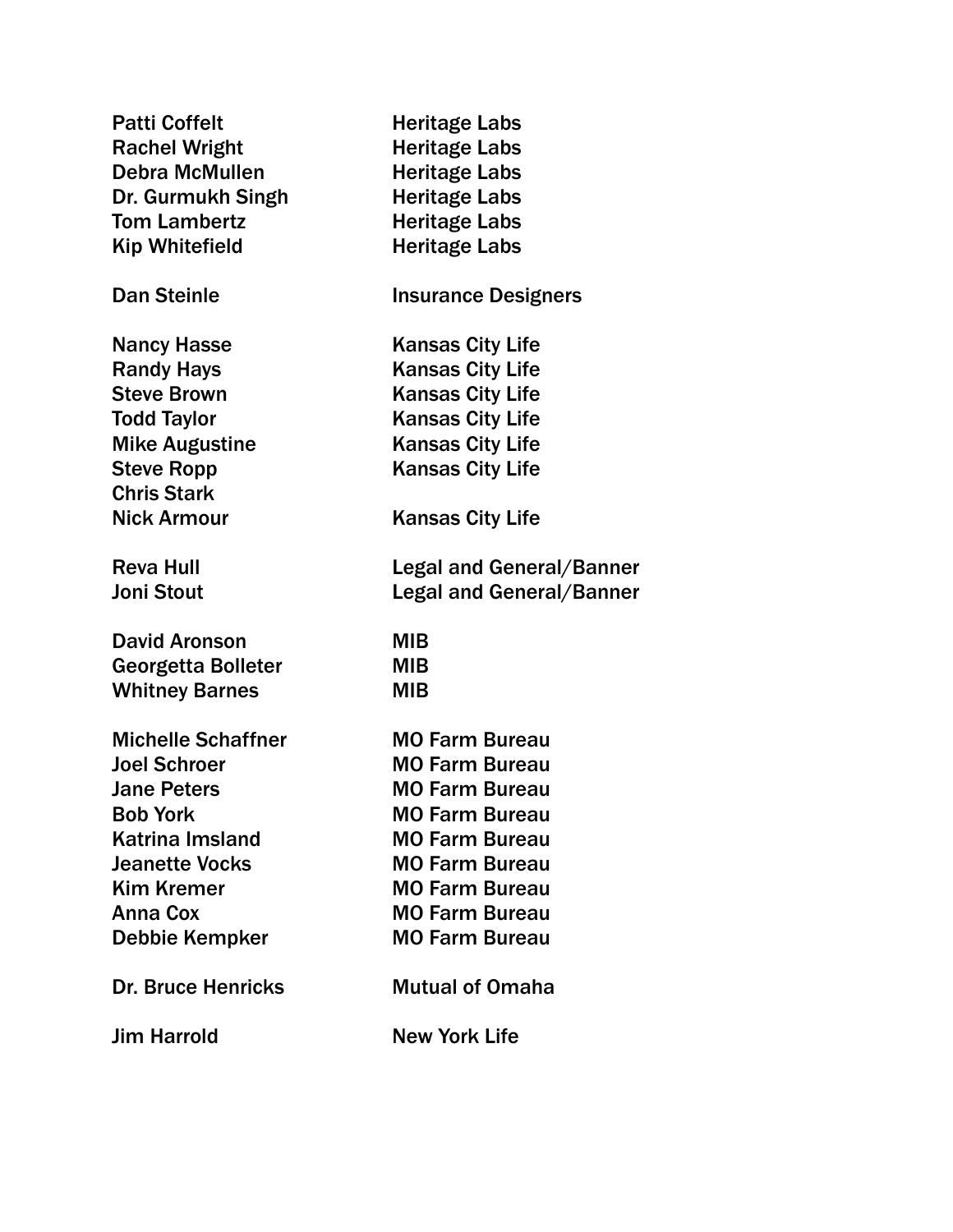| <b>John Williams</b>     | <b>Principal</b>        |
|--------------------------|-------------------------|
| Jeremy Jennings          | <b>Principal</b>        |
| <b>Teresa Auxier</b>     | <b>Protective Life</b>  |
| <b>Tom Ballweg</b>       | <b>Protective Life</b>  |
| <b>Alison Bielak</b>     | <b>Protective Life</b>  |
| <b>Cynthia Byun</b>      | <b>Protective Life</b>  |
| <b>Bob Marland</b>       | <b>Protective Life</b>  |
| <b>Paula Nicols</b>      | <b>Protective Life</b>  |
| <b>Kathy Schoonover</b>  | <b>Protective Life</b>  |
| <b>Garry Stelljes</b>    | <b>Protective Life</b>  |
| Dr. Jim Topic            | <b>Protective Life</b>  |
| <b>John Wilson</b>       | <b>Protective Life</b>  |
| <b>Shannon Faulkner</b>  | <b>Protective Life</b>  |
| <b>Gary Flick</b>        | <b>SFG Members</b>      |
| Nate Johnson             | <b>Scor Global Life</b> |
| <b>Dr. Richard Braun</b> | <b>Scor Global Life</b> |
| Dr. William Rooney       | <b>Scor Global Life</b> |
| <b>Kristin Ringland</b>  | <b>Scor Global Life</b> |
| <b>Peter Komsthoeft</b>  | <b>Scor Global Life</b> |
| <b>Joe DeSimone</b>      | <b>Scor Global Life</b> |
| <b>Bill Davis</b>        | <b>Scor Global Life</b> |
| <b>Cindy Mitchell</b>    | <b>Scor Global Life</b> |
| <b>Nancy Stringer</b>    | <b>Scor Global Life</b> |
| <b>James Atkins</b>      | <b>Scor Global Life</b> |
| Pamela Bergsten          | <b>Scor Global Life</b> |
| <b>Tyrone Taylor</b>     | <b>Scor Global Life</b> |
| <b>Tim Beauchamp</b>     | <b>Scor Global Life</b> |
| <b>Melissa Carolan</b>   | <b>Scor Global Life</b> |
| <b>Gene Nicoloai</b>     | <b>Scor Global Life</b> |
| <b>Robert Bischoff</b>   | <b>Scor Global Life</b> |
| <b>Martha Grimsley</b>   | <b>Scor Global Life</b> |
| <b>Terry Hughes</b>      | <b>Scor Global Life</b> |
| <b>Pat Scanlon</b>       | <b>Scor Global Life</b> |
| <b>Tim Jones</b>         | <b>Scor Global Life</b> |
| <b>Ken Conners</b>       | <b>Scor Global Life</b> |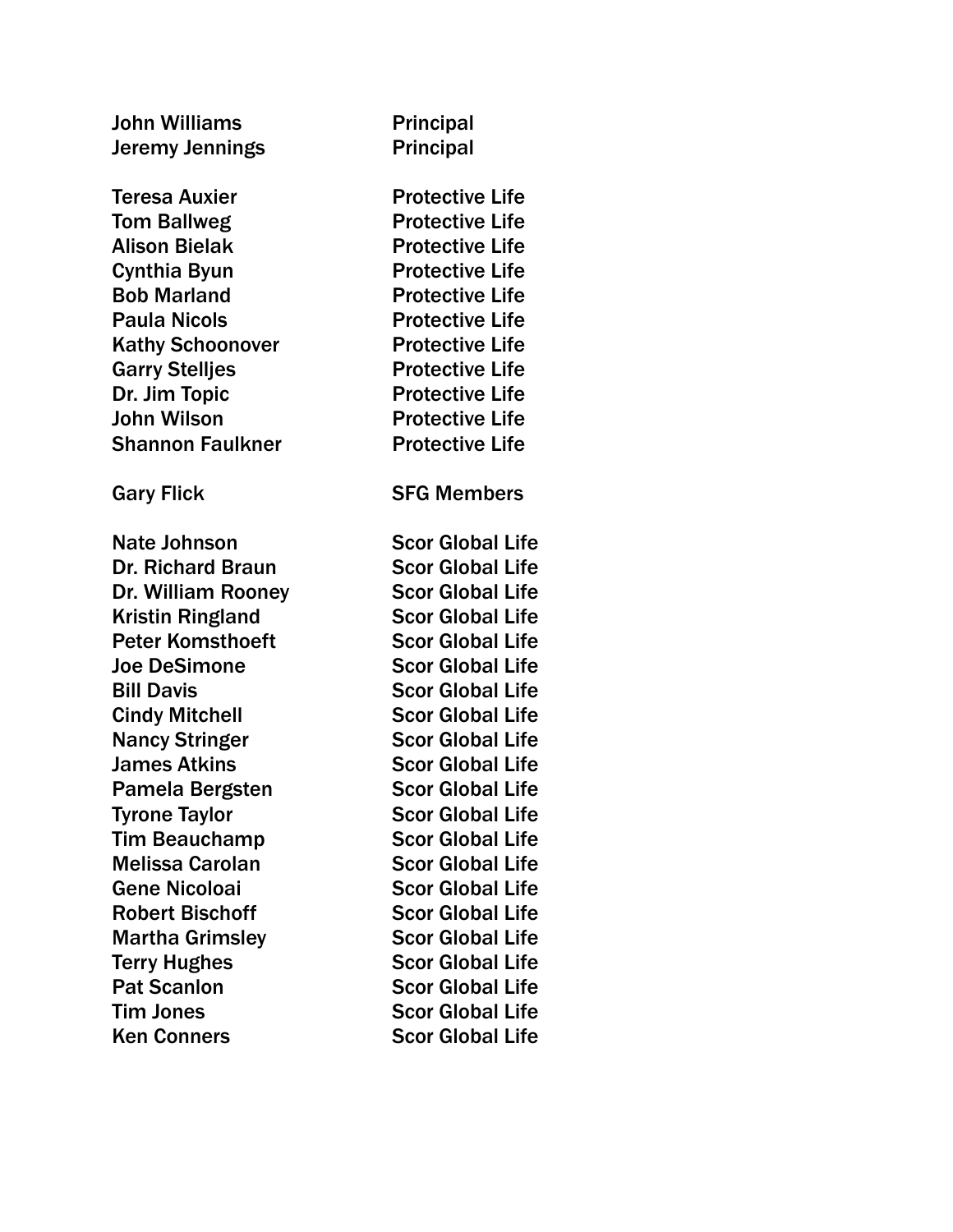| <b>Shelter Life</b>        |
|----------------------------|
| <b>Shelter Life</b>        |
| <b>Shelter Life</b>        |
| <b>Shelter Life</b>        |
| <b>Shelter Life</b>        |
| <b>Shelter Life</b>        |
| <b>Shelter Life</b>        |
| <b>Shelter Life</b>        |
| <b>Shelter Life</b>        |
| <b>Shelter Life</b>        |
| <b>Target Insurance</b>    |
| <b>The Producers Group</b> |
| <b>The Producers Group</b> |
| <b>Transamerica</b>        |
| <b>Transamerica</b>        |
| <b>Transamerica</b>        |
| <b>Transamerica</b>        |
| <b>Transamerica</b>        |
| <b>Transamerica</b>        |
| <b>Transamerica</b>        |
| <b>Transamerica</b>        |
| <b>Transamerica</b>        |
| <b>Transamerica</b>        |
| <b>Transamerica</b>        |
| <b>Transamerica</b>        |
| Transamerica               |
| <b>Transamerica</b>        |
| <b>Transamerica</b>        |
| <b>Transamerica</b>        |
| <b>Transamerica</b>        |
| <b>Transamerica</b>        |
| <b>Transamerica</b>        |
| <b>Transamerica</b>        |
| <b>Transamerica</b>        |
| <b>Transamerica</b>        |
| <b>Transamerica</b>        |
| <b>Transamerica</b>        |
|                            |